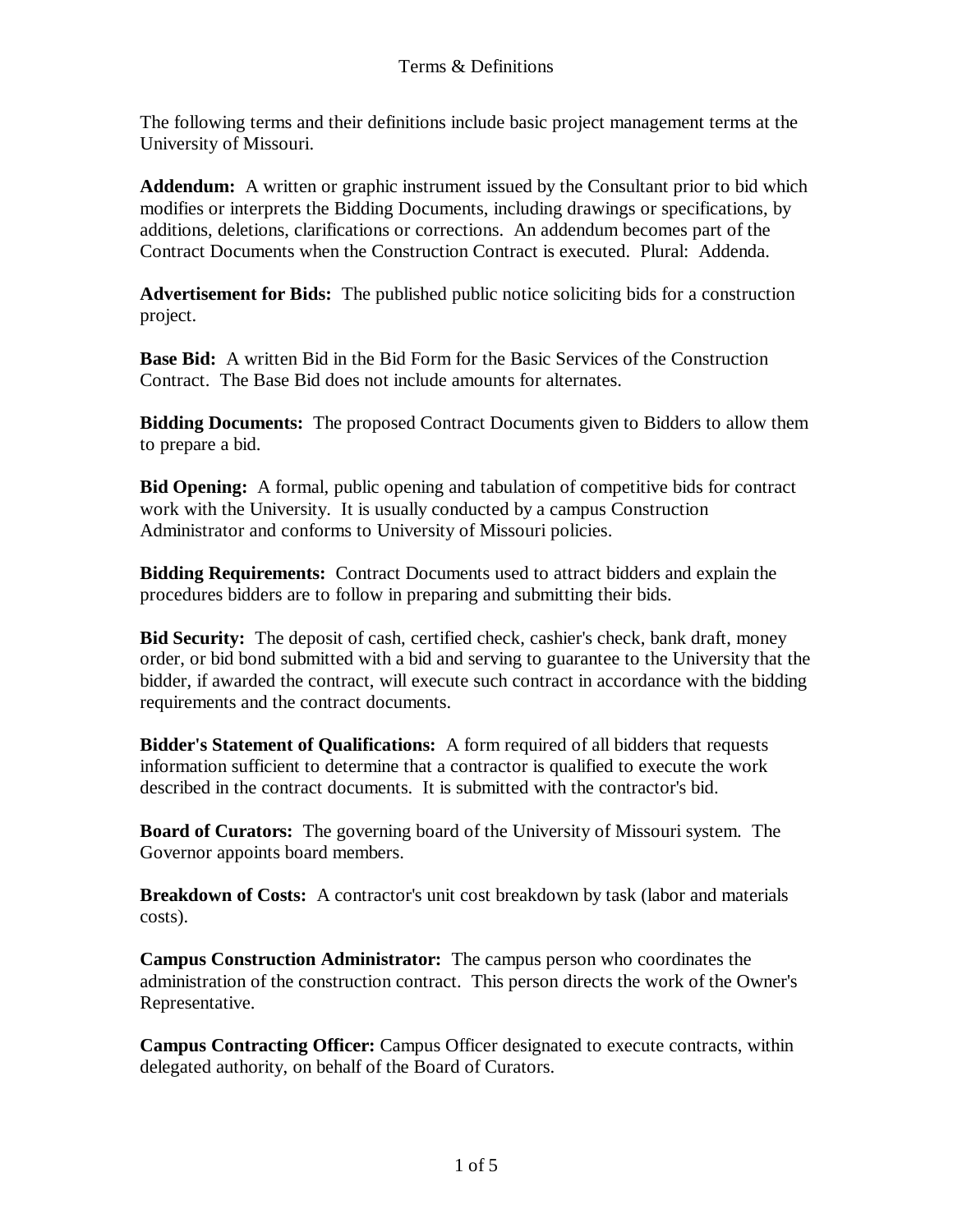**Campus Facilities Administrator:** The head of the facilities management office on each of the campuses. This person approves the project for the campus and signs the contracts that do not require Board approval.

**Change Order:** A written agreement executed between the University and the contractor after execution of the original contract, which authorizes a change in the work, contract amount, or contract completion date.

**Client:** The person or persons who will occupy or use the completed facility or system.

**Codes:** Regulations, ordinances or statutory requirements of a governmental unit relating to building construction and occupancy, adopted and administered for the protection of the public health, safety and welfare. (The Authority having jurisdiction is the Associate Vice President, Management Services.

**Competitive Bid:** A complete and properly signed proposal to do the work described in the contract documents at a specified cost, supported by data called for in the Information for Bidders.

**Construction Contract:** A legally enforceable promise or agreement between the University and a contractor describing their respective obligations in completing construction work for the University.

**Construction Coordination Meeting:** A meeting scheduled and conducted at least once a month by the Owner's Representative, and attended by the consultant, contractor and client, for the purpose of discussing project progress and keeping participants informed of activities surrounding the project.

**Construction Project Manager** (Also known as the Owner's Representative): See Owner's Representative.

**Consultant:** A person or organization duly licensed (where required) to perform architectural or engineering services, including analysis of project requirements, creation and development of project design, preparation of drawings, specifications and bidding requirements, and review of construction activity. In this manual, the prime consulting architect or engineer is referred to as the Consultant.

**Consultant Agreement:** The Standard Consultant Agreement contained in the University of Missouri Consultant Procedures and Design Guidelines.

**Contingency:** A line item of the Project Account, up to ten percent of the original contract amount, from which the cost of most Change Orders are deducted.

**Contract Beginning Date:** The date the Contractor receives the letter transmitting the awarded Construction Agreement and other Contract Forms.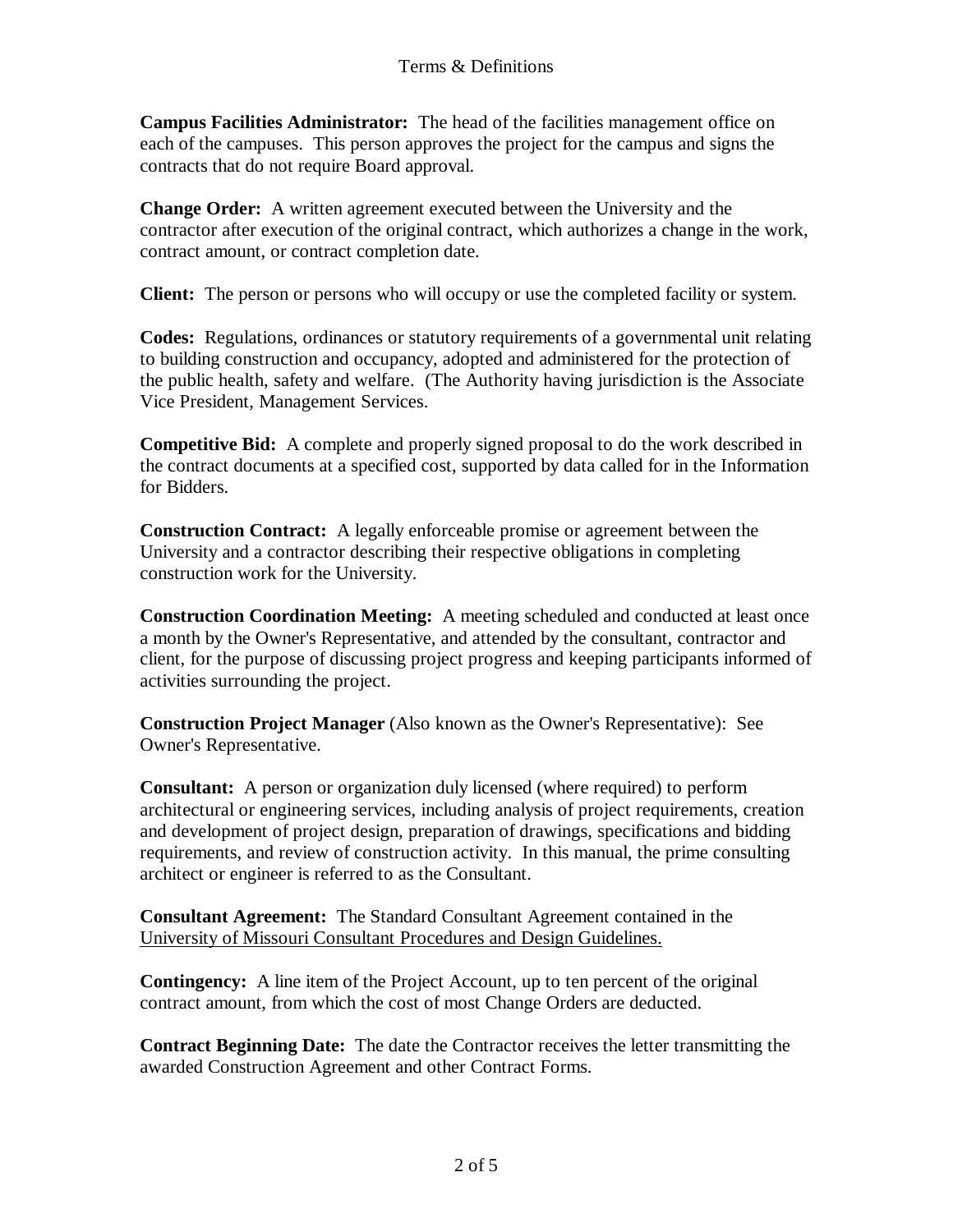**Contract Documents:** Are all the written and graphic documents prepared for communicating the design and administering the construction contract. The contract documents include: the Information for Bidders, Advertisement for Bids, Construction Agreement, Completed Bid for Lump Sum Contract, Performance/Payment Bond, General Conditions, Special Conditions, drawings, specifications, addenda, modifications and changes, together with any items stipulated as being specifically included.

**Contract Price:** The total amount payable by the University of Missouri to the Contractor for performance of the work under the Contract Documents.

**Contractor:** An individual or firm performing construction work for the University, including labor and materials, in accordance with plans and specifications, and under a contract specifying the cost and a schedule for completion of the work.

**Contractor's Superintendent:** The contractor's representative responsible for continuous field supervision, coordination and completion of the work. The superintendent is identified at the Pre-construction Meeting.

**Drawings:** Graphic and pictorial documents showing the design, location, and dimensions illustrating the Project elements. Drawings generally include plans, elevations, sections, details, schedules, and diagrams.

**Facilities Planning & Development:** A department in the Division of Management Services in the University of Missouri System.

Field Order: A minor field change in the project with a total construction value less than \$5,000.

**Final Completion:** The date certified by the Consultant when the work is complete, in accordance with the contract documents, and the final payment to the Contractor is authorized.

**Final Construction Document Review Meeting:** A meeting held prior to bidding in which drawings and specifications are reviewed and discussed by the Consultant and the University Staff.

**Final Payment:** The unpaid balance of the adjusted contract amount paid by the University to the contractor, upon issuance of the consultant's certification that the project requirements have been met.

**General Conditions:** That part of the contract documents which sets forth many of the rights, responsibilities and relationships of the parties involved.

**Information for Bidders:** A document supplied to interested bidders that specifies procedures to be followed in bidding for work with the University of Missouri.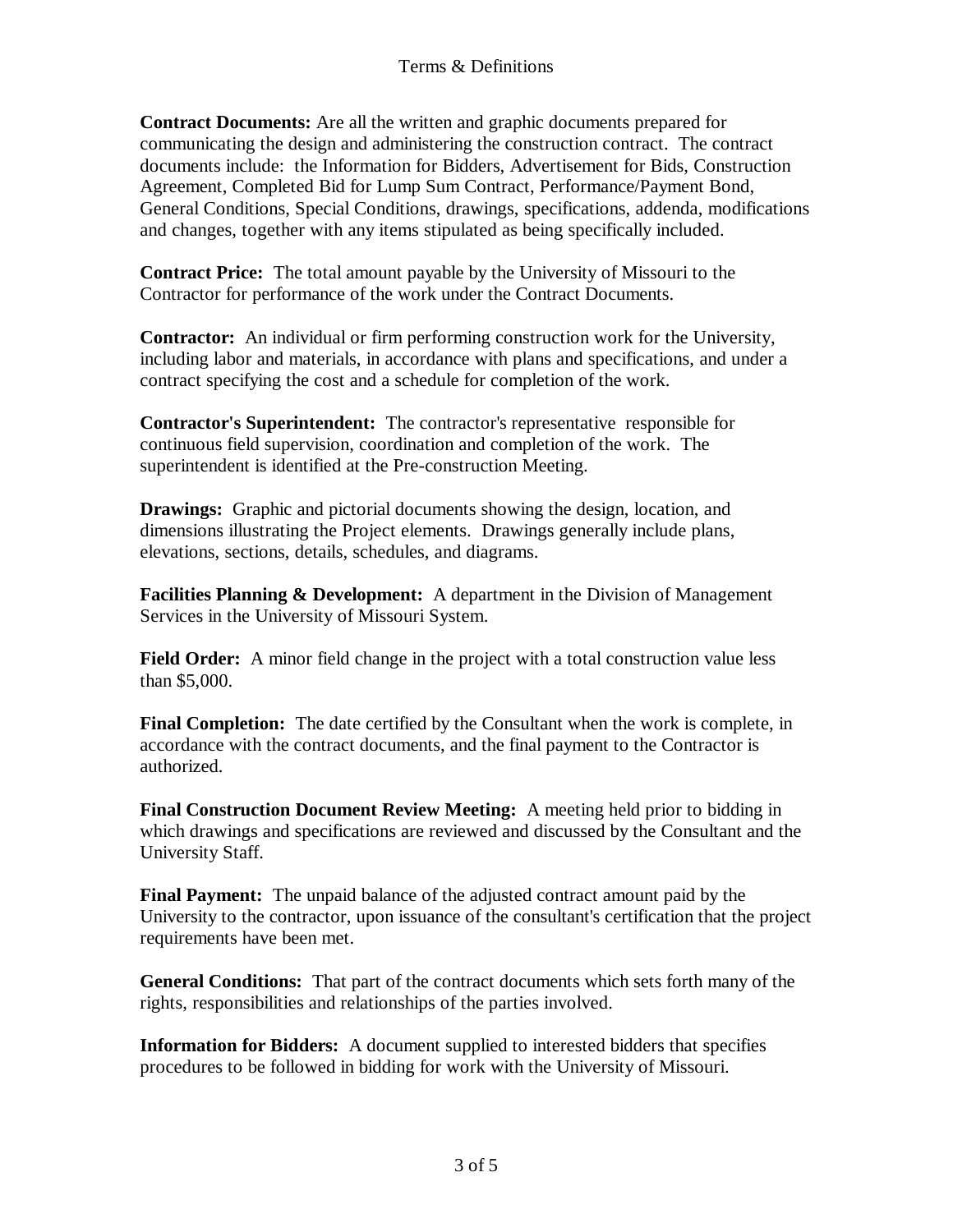**Notice of Contract Award:** An official notification sent by the University to the successful bidder awarding the construction contract. The notice is accompanied by the contract documents.

**Notice to Proceed:** A written communication issued by the University to the contractor authorizing commencement of the work.

**Owner's Representative:** Also known as the Construction Project Manager. The University's on-site field representative who coordinates the administration of the construction contract. Communication among the Contractor, Consultant and the University flows through the Owner's Representative.

**Partial Occupancy:** Occupancy by the University of a portion of a project or system, prior to final acceptance.

**Performance Bond & Payment Bond:** Bonds the contractor provides in which a surety guarantees to the University that the work will be performed in accordance with the contract documents.

**Periodic Request for Partial Payment:** A monthly request for payment submitted by the contractor to the Owner's Representative.

**Prebid Meeting:** A meeting conducted by the Construction Administrator and Consultant prior to bidding large, complex projects. Interested plan holders attend the meeting and a tour of the construction site and a question-and-answer period are held. The Consultant issues addenda, if necessary, to clarify or modify contract items identified at the meeting.

**Pre-construction Meeting:** A meeting conducted by the Construction Administrator and attended by the Consultant, contractor and Owner's Representative to review and discuss contract documents and project requirements.

**Project Files:** A collection of project-related data, forms, communications, etc., arranged by project number and retained by the Campus Facilities Administrator. An informational copy of the file is retained in the Office of Facilities Planning and Development until a project is canceled or until the warranty period expires.

**Project Manager**: Manages a project through the design, bidding and award phases. Can be Campus or System staff depending on the delegation of authority. Serves as point of contact between the Consultant and the University.

**Project Manager - Campus:** Also called the Campus Project Manager. This person is responsible for the coordination of the consultant selection and design process for all projects where the construction value is less than \$100,000. For all other projects this person is responsible for the coordination of all campus input and review for the project.